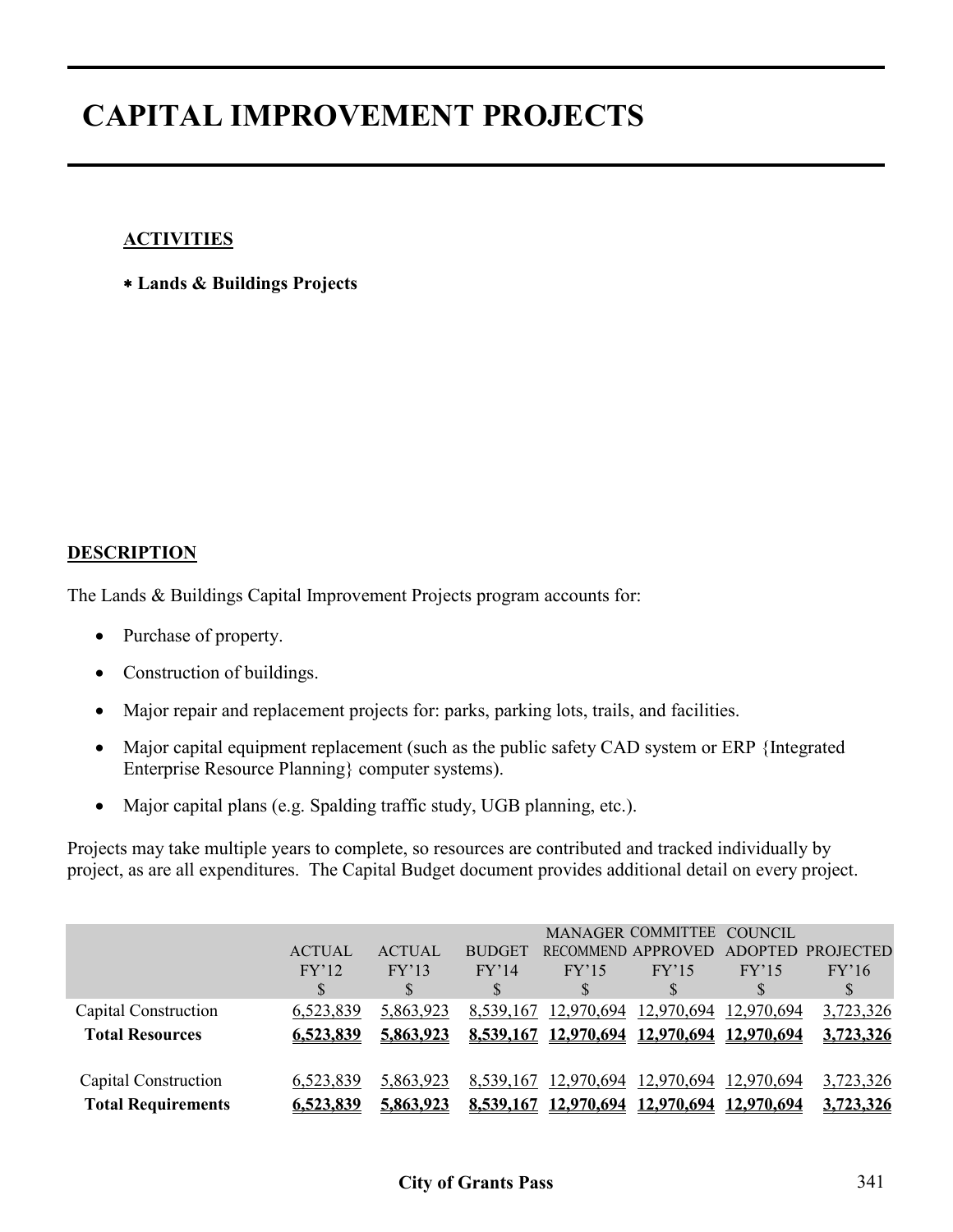### *Services Delivered:*

This activity accounts for the purchase of property, construction or major repair of buildings, major repair and replacement projects for the City's park land and facilities, and special projects that support Council's Strategic Plan.

### *FY'15 Anticipated Accomplishments & Corresponding Council Goal - Strategic Plan Item:*

• **Each Lands and Buildings (LB) Capital project is proposed and adopted based on its contribution/support to Council Goals and promotion of the Strategic Plan**

The Lands and Buildings Capital program is driven by the Council's Strategic Plan. The primary focus is on delivering the desired results with increased efficiency and effectiveness. The new FY'15 projects address; Recreation improvements in a number of parks, building and safety improvements, improvements in the newly identified regionally significant industrial area in Spalding Park, technology lifecycle management and pedestrian/bike path improvements which are specifically identified in the Council's Strategic Plan. Some projects have specific dedicated funding sources and others are proposed to be funded from a variety of sources, including transfers from the General fund. The proposed projects include:

- Grants Pass Area Brownfield Coalition Community Assessment
- Fleet Maintenance Facility
- Park Gazebo Replacement
- Reinhart Park Irrigation Conversion
- Alternative Fuel Facility
- Downtown Parking Study
- Joint Economic Development Strategic Plan
- Mountain Bike Park
- Loveless Park Improvements
- DDA and AFD Evaluation and Clean Up
- Annexation
- $\bullet$  E & F Street Landscaping
- Spalding Industrial Park Development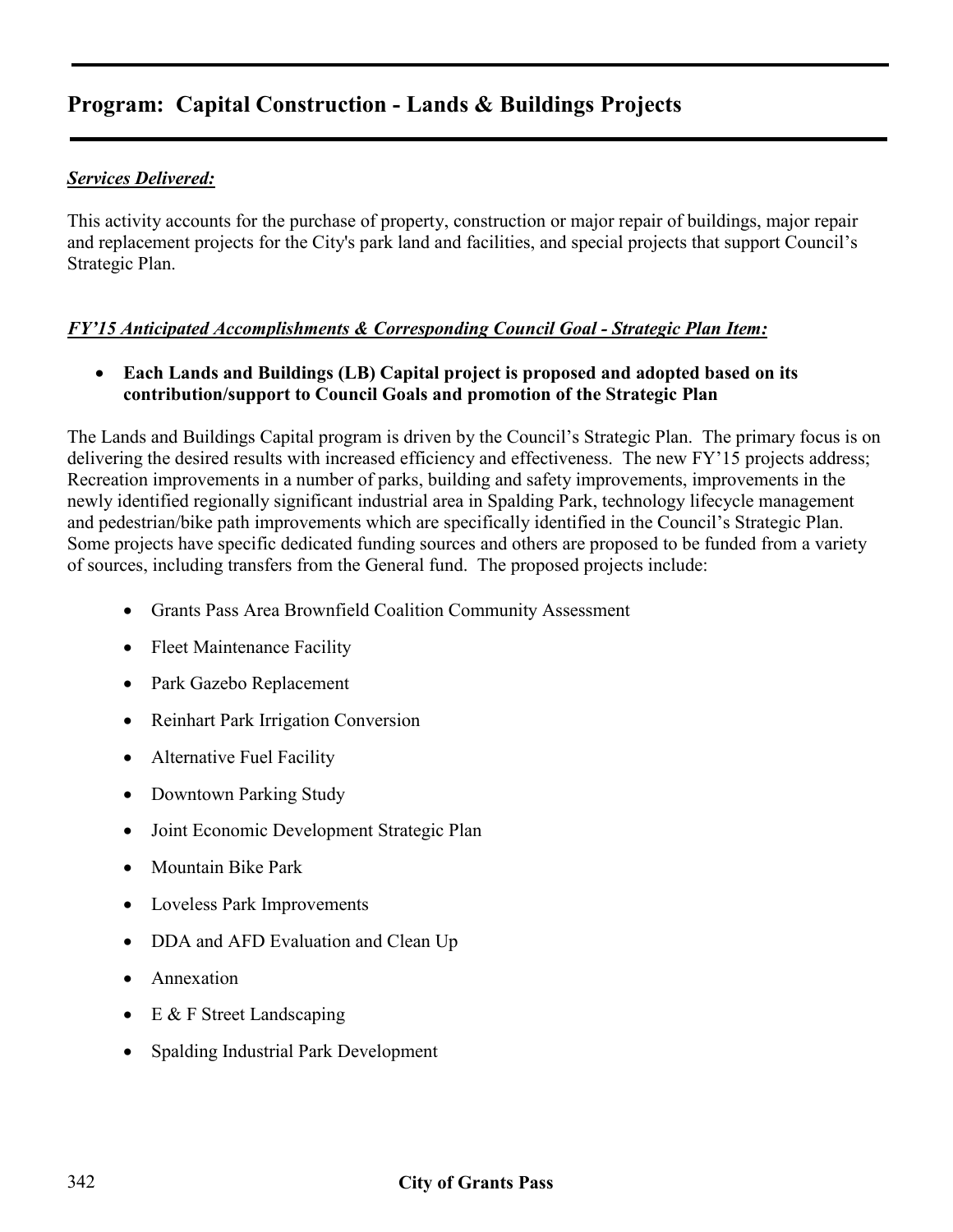### *Budget Highlights:*

The City continues to look for grants where possible to fund capital projects. The City was successful in getting the Spalding Park area recognized as a "Regionally Significant Industrial Area" which has made it eligible for up to \$3,000,000 in low interest loans and grants. The City has also had grant success with Neighborhood Planning Traffic Plan (LB6082) and Hillcrest Fire Station Seismic Rehabilitation (LB6100). We also use dedicated funding sources such as Parks System Development Charges and PEG funding sources for dedicated source projects.

Sources of revenue include proceeds from sale of real property, a percentage of Transient Room Tax receipts, transfers from General Fund operations, General Support, grants and donations, Parks System Development Charges and use of a small remaining balance prior projects when approved by the City Council.

The project listing shows resources across the columns. Columns show the "Actual resources through FY'13"; the re-assessed resource needs of projects using current data for the "Revised FY'14" column, guiding our "Recommended FY'15" and total resources estimated "Through FY'15". We have "Future Years" and "Total Project" columns for each project. Refer to the Capital Budget Book for more information on individual projects.

The individual project pages describe the project, the need, future and ongoing costs, and the total project cost. The tables show when and where the money is budgeted to come from, the expenses incurred and budgeted to incur through completion.

### *FY'14 Activity Review:*

Projects anticipated to be complete in FY'14 include: Hillcrest Fire Station Seismic Rehabilitation, Seismic Evaluations, Healthy Community Schools, Park ADA Access, Spray Park, E-Ticket for Public Safety, E-Permitting & Digital Archiving, Fruitdale Creek Trail Construction, Downtown Historic Walking Tour, Special Events, Compensation Study, and County Lease & County Building Space projects. Many of these projects were un-funded by the Council in an effort to free up enough money to pay for additional jail beds at the County Jail.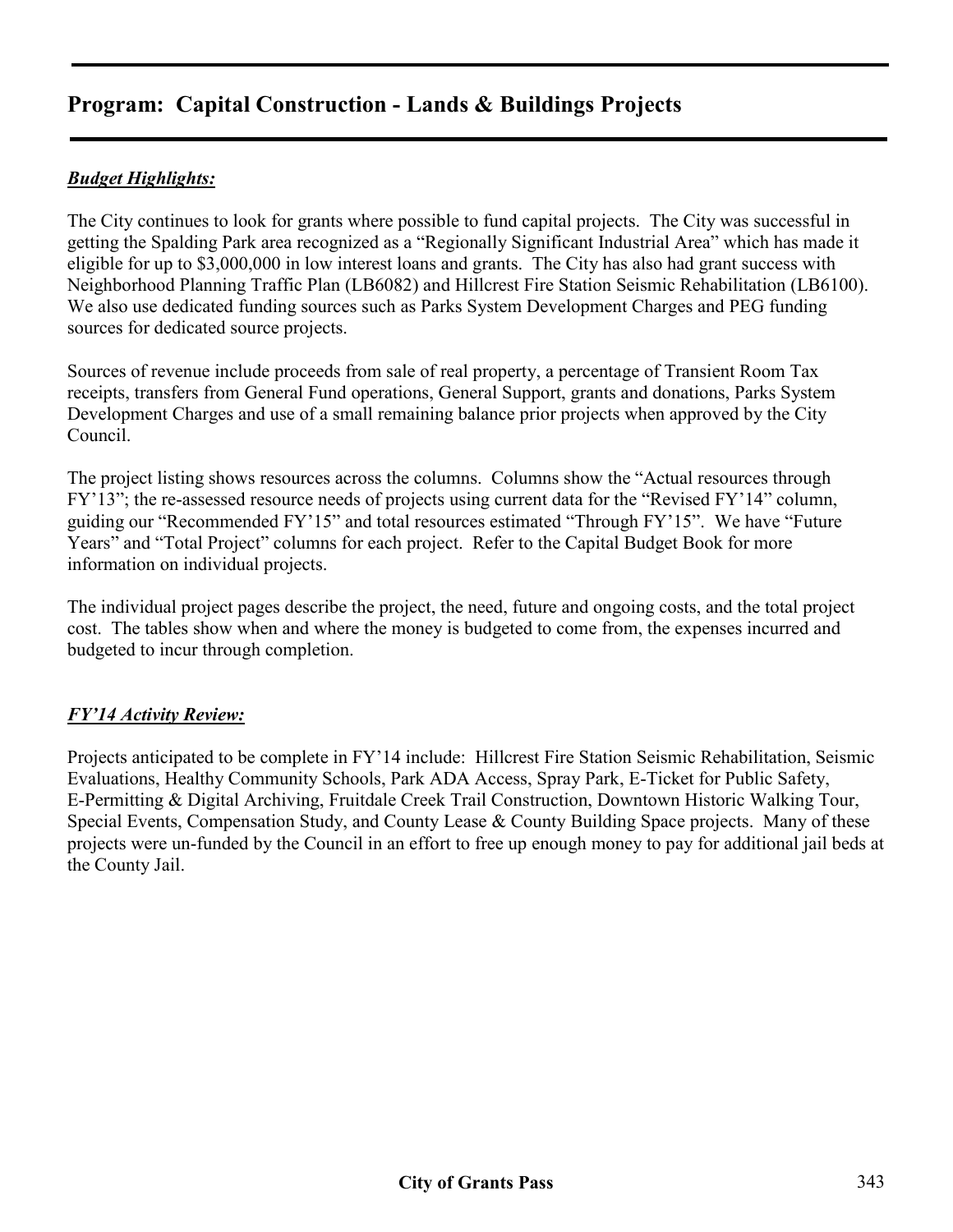|        |                                                               | <b>Actual</b><br><b>Through</b> | <b>Revised</b>   | <b>Adopted</b>   | <b>Total</b><br><b>Through</b> | <b>Future</b>    | <b>Total</b> |
|--------|---------------------------------------------------------------|---------------------------------|------------------|------------------|--------------------------------|------------------|--------------|
|        |                                                               | <b>FY'13</b>                    | <b>FY'14</b>     | <b>FY'15</b>     | <b>FY'15</b>                   | Years            | Project      |
|        |                                                               |                                 |                  |                  |                                |                  |              |
| LB0000 | 691 Miscellaneous Projects - General                          | 3,841,834                       | 33,646           | 1,505,000        | 5,380,480                      | 75,000           | 5,455,480    |
| LB0000 | 692 Miscellaneous Projects - SDC's                            | 233,334                         | (11)             | (116,000)        | 117,323                        | (336,058)        | (218, 735)   |
| LB0000 | 693 Miscellaneous Projects - Room Tax                         | 398,149                         | 74,050           | (223,200)        | 248,999                        | 167,900          | 416,899      |
| LB0000 | 694 Miscellaneous Projects - Dev. SDC's                       | 102,846                         | (40,000)         | (20,000)         | 42,846                         | 51,000           | 93,846       |
| LB4245 | Property Acquisition for Muni Parking                         | 117,175                         | 700              | $\theta$         | 117,875                        | $\boldsymbol{0}$ | 117,875      |
| LB4261 | <b>Tussing Park Development</b>                               | 675,352                         | $\boldsymbol{0}$ | 30,000           | 705,352                        | $\boldsymbol{0}$ | 705,352      |
| LB4377 | Municipal Building and Land Fund                              | 604,469                         | 33,550           | 195,000          | 833,019                        | $\boldsymbol{0}$ | 833,019      |
| LB4382 | Industrial Financial Incentive Program                        | 540,018                         | 500              | $\boldsymbol{0}$ | 540,518                        | $\boldsymbol{0}$ | 540,518      |
| LB4383 | Non-Profit Infrastructure Incentive Prog.                     | 154,572                         | 20,000           | $\boldsymbol{0}$ | 174,572                        | $\boldsymbol{0}$ | 174,572      |
| LB4539 | Allen Creek Park Property Purchase                            | 781,452                         | 165,000          | $\boldsymbol{0}$ | 946,452                        | 346,781          | 1,293,233    |
| LB4564 | City Service Center Shop Renovations                          | 81,172                          | $\boldsymbol{0}$ | $\boldsymbol{0}$ | 81,172                         | $\boldsymbol{0}$ | 81,172       |
| LB4710 | <b>Overland Park Reserve</b>                                  | 569,444                         | (1,500)          | (1,500)          | 566,444                        | 284,229          | 850,673      |
| LB4713 | Allenwood Park Reserve                                        | 784,694                         | 118,000          | 159,000          | 1,061,694                      | 57,748           | 1,119,442    |
| LB4832 | <b>River Road Reserve</b>                                     | 3,666,314                       | 20,000           | 7,343            | 3,693,657                      | $\boldsymbol{0}$ | 3,693,657    |
| LB4833 | Urban Growth Boundry Planning                                 | 299,685                         | 5,000            | 20,000           | 324,685                        | $\boldsymbol{0}$ | 324,685      |
| LB4911 | Ramsey/Nebraska Property Sale                                 | (228)                           | $\boldsymbol{0}$ | 30,000           | 29,772                         | $\boldsymbol{0}$ | 29,772       |
| LB4954 | Allen Creek Trail: Newhope to Wms Hwy                         | 200,905                         | $\boldsymbol{0}$ | $\boldsymbol{0}$ | 200,905                        | $\boldsymbol{0}$ | 200,905      |
| LB4955 | Allen Creek Trail: Ramsey to Hwy 199                          | 118,493                         | $\boldsymbol{0}$ | $\boldsymbol{0}$ | 118,493                        | $\boldsymbol{0}$ | 118,493      |
| LB5067 | Tree Refund Program                                           | 35,248                          | 500              | 500              | 36,248                         | 1,500            | 37,748       |
| LB5076 | Allenwood Park Development                                    | 86,781                          | $\boldsymbol{0}$ | $\boldsymbol{0}$ | 86,781                         | 77,000           | 163,781      |
| LB5077 | Re-Vegetation Program                                         | 103,203                         | 12,000           | 12,000           | 127,203                        | 46,000           | 173,203      |
| LB6040 | Economic Stimulus                                             | 36,102                          | 0                | $\boldsymbol{0}$ | 36,102                         | 24,000           | 60,102       |
| LB6041 | Food Bank Warehouse                                           | 50,197                          | 515,803          | 1,734,000        | 2,300,000                      | $\boldsymbol{0}$ | 2,300,000    |
| LB6084 | Vacant Property Safety & Renovation                           | 35,269                          | 0                | 20,000           | 55,269                         | 60,000           | 115,269      |
| LB6085 | Code and Plan Updates related to the<br>Urban Growth Boundary | 75,534                          | 25,000           | 50,000           | 150,534                        | $\boldsymbol{0}$ | 150,534      |
| LB6099 | Property Acquisition & lot line legal Fees                    | 20,121                          | $\boldsymbol{0}$ | 5,000            | 25,121                         | 15,000           | 40,121       |
| LB6101 | Business Software and E-Permitting                            | 141,353                         | 568,047          | 389,600          | 1,099,000                      | $\boldsymbol{0}$ | 1,099,000    |
| LB6103 | Microsoft Upgrade                                             | 200,925                         | 10,000           | $\boldsymbol{0}$ | 210,925                        | $\boldsymbol{0}$ | 210,925      |
| LB6104 | Woodson Park Improvements                                     | 30,208                          | $\boldsymbol{0}$ | $\boldsymbol{0}$ | 30,208                         | $\boldsymbol{0}$ | 30,208       |
| LB6105 | PEG Fund Projects                                             | 170,347                         | 35,000           | 35,000           | 240,347                        | 35,000           | 275,347      |
| LB6108 | Small Business Transportation SDC                             | 150,816                         | 75,000           | $\boldsymbol{0}$ | 225,816                        | $\boldsymbol{0}$ | 225,816      |
| LB6135 | Urban Renewal Agency - Analysis                               | 50,216                          | $\boldsymbol{0}$ | $\boldsymbol{0}$ | 50,216                         | $\boldsymbol{0}$ | 50,216       |
| LB6136 | <b>Fuels Reduction Plan</b>                                   | 15,064                          | 15,000           | 0                | 30,064                         | $\boldsymbol{0}$ | 30,064       |
| LB6138 | Downtown Hardscape                                            | 20,084                          | $\mathbf{0}$     | $\bf{0}$         | 20,084                         | $\theta$         | 20,084       |
| LB6139 | City Entryway                                                 | 10,043                          | 0                | 0                | 10,043                         | $\theta$         | 10,043       |
| LB6141 | Emergency Generator in Municipal Bldg.                        | 60,259                          | $\boldsymbol{0}$ | $\boldsymbol{0}$ | 60,259                         | $\bf{0}$         | 60,259       |
| LB6142 | Remote Emergency Equipment (Cameras)                          | 26,112                          | 0                | 15,000           | 41,112                         | $\bf{0}$         | 41,112       |
| LB6143 | School-Park Construct. Proj. (FY'15-FY'16)                    | 55,508                          | 25,000           | 25,000           | 105,508                        | 25,000           | 130,508      |
| LB6146 | Riverside Playground                                          | 50,216                          | 100,000          | 50,000           | 200,216                        | $\boldsymbol{0}$ | 200,216      |
| LB6152 | Website Upgrade                                               | 32,138                          | 25,000           | $\theta$         | 57,138                         | $\theta$         | 57,138       |
| LB6184 | Soccer Complex                                                | $\bf{0}$                        | 105,000          | 40,000           | 145,000                        | $\theta$         | 145,000      |
| LB6185 | Aerial Photography                                            | $\boldsymbol{0}$                | 50,000           | $\boldsymbol{0}$ | 50,000                         | 51,000           | 101,000      |
| LB6188 | Technology Lifecycle Mgmt. (FY'14-FY'16)                      | $\boldsymbol{0}$                | 50,000           | 50,000           | 100,000                        | 50,000           | 150,000      |
| LB6189 | Existing Park and Sports Facility Rehab                       | $\boldsymbol{0}$                | 75,000           | 50,000           | 125,000                        | 100,000          | 225,000      |
| LB6190 | Riverside Park, River Trail                                   | $\boldsymbol{0}$                | 30,000           | 50,000           | 80,000                         | $\boldsymbol{0}$ | 80,000       |

### *ACTIVE CAPITAL PROJECT RESOURCES*

Continued on next page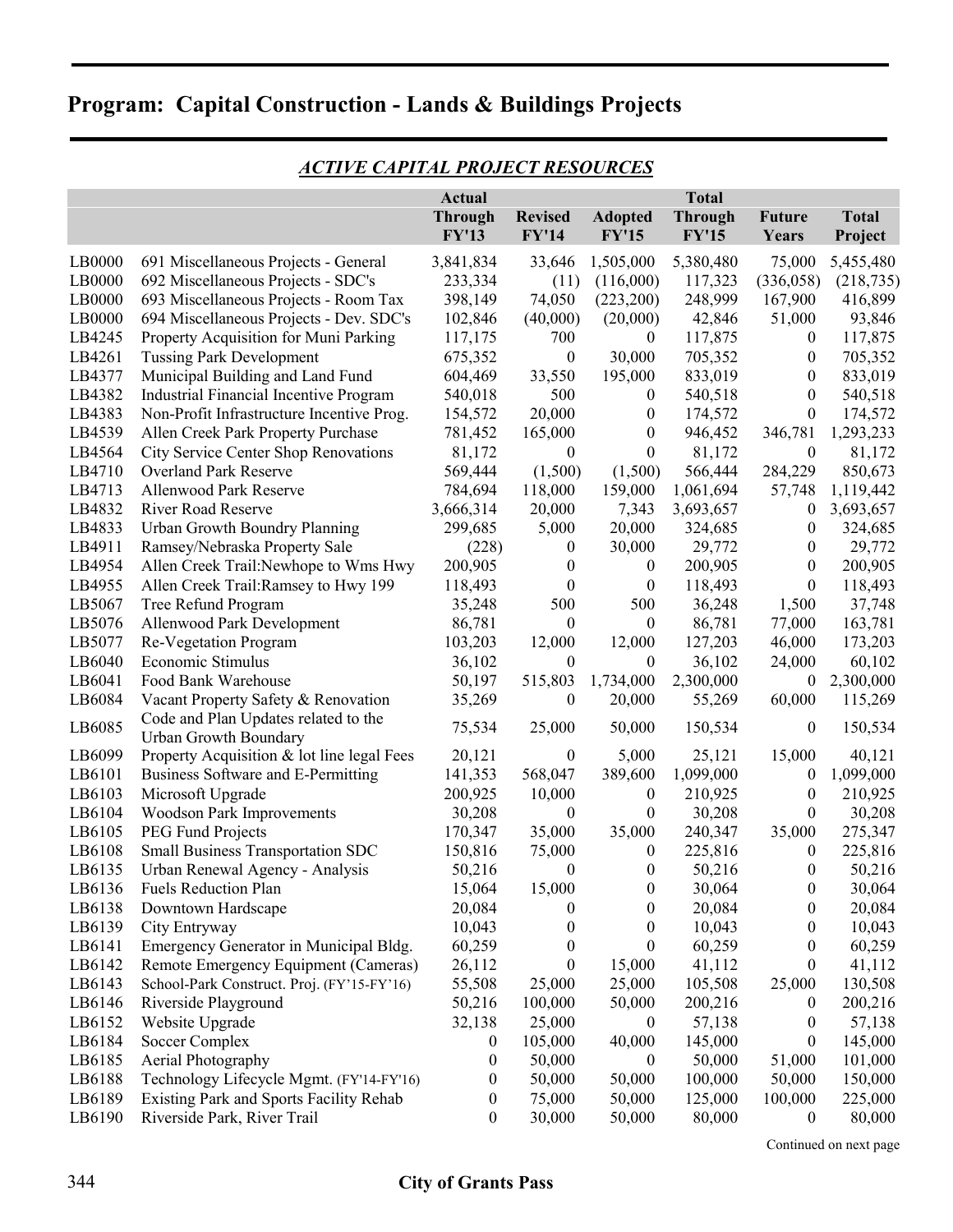|                     |                                                                      | <b>Actual</b><br><b>Through</b><br><b>FY'13</b> | <b>Revised</b><br><b>FY'14</b> | <b>Adopted</b><br><b>FY'15</b> | <b>Total</b><br><b>Through</b><br><b>FY'15</b> | <b>Future</b><br>Years | <b>Total</b><br>Project |
|---------------------|----------------------------------------------------------------------|-------------------------------------------------|--------------------------------|--------------------------------|------------------------------------------------|------------------------|-------------------------|
| LB6191              | River Access Points in Parks                                         | $\boldsymbol{0}$                                | 45,000                         | $\boldsymbol{0}$               | 45,000                                         | $\theta$               | 45,000                  |
| LB6193              | Weekend Parkways-Open Streets                                        | 0                                               | $\overline{0}$                 | 5,000                          | 5,000                                          | 5,000                  | 10,000                  |
| LB6196              | Sobering Center Assistance                                           | $\theta$                                        | 40,000                         | $\theta$                       | 40,000                                         | $\theta$               | 40,000                  |
| LB6197              | Fire Sprinkler & Structural Retrofit                                 | 0                                               | 250,000                        | 250,000                        | 500,000                                        | $\theta$               | 500,000                 |
| LB8580              | Izaak Walton Building Replacement                                    | 373,464                                         | $\theta$                       | $\boldsymbol{0}$               | 373,464                                        | $\theta$               | 373,464                 |
| LB8870              | Reinhart Volunteer Park                                              | 3,144,214                                       | $\theta$                       | $\boldsymbol{0}$               | 3,144,214                                      | $\theta$               | 3,144,214               |
| <b>NEW PROJECTS</b> |                                                                      |                                                 |                                |                                |                                                |                        |                         |
| LBXX01              | Grants Pass Area Brownfield Coalition<br><b>Community Assessment</b> | $\boldsymbol{0}$                                | $\boldsymbol{0}$               | 200,000                        | 200,000                                        | 400,000                | 600,000                 |
| LBXX02              | <b>Fleet Maintenance Facility</b>                                    | $\theta$                                        | $\theta$                       | 600,000                        | 600,000                                        | $\theta$               | 600,000                 |
| LBXX03              | Park Gazebo Replacement                                              | $\boldsymbol{0}$                                | $\boldsymbol{0}$               | 50,000                         | 50,000                                         | $\theta$               | 50,000                  |
| LBXX04              | Reinhart Park Irrigation Conversion                                  | 0                                               | $\theta$                       | 70,000                         | 70,000                                         | 80,000                 | 150,000                 |
| LBXX05              | Alternative Fueling Facility Design &<br><b>Implementation Plan</b>  | $\theta$                                        | $\boldsymbol{0}$               | 112,000                        | 112,000                                        | $\mathbf{0}$           | 112,000                 |
| LBXX06              | Downtown Parking Study                                               | 0                                               | $\theta$                       | 50,000                         | 50,000                                         | $\bf{0}$               | 50,000                  |
| LBXX07              | Joint Economic Develop. Strategic Plan                               | 0                                               | $\theta$                       | 150,000                        | 150,000                                        | $\Omega$               | 150,000                 |
| LBXX08              | Mountain Bike Park Improvement                                       | $\bf{0}$                                        | $\theta$                       | 50,000                         | 50,000                                         | 200,000                | 250,000                 |
|                     | LBXX09 Loveless Park Improvements                                    | 0                                               | $\theta$                       | 115,000                        | 115,000                                        | 85,000                 | 200,000                 |
| LBXX10              | DDA and AFD Evaluation and Clean Up                                  | 0                                               | $\theta$                       | 50,000                         | 50,000                                         | $\theta$               | 50,000                  |
| LBXX11              | Annexation                                                           | 0                                               | $\mathbf{0}$                   | 25,000                         | 25,000                                         | $\theta$               | 25,000                  |
| LBXX12              | $E \& F$ Street Landscaping                                          | 0                                               | $\theta$                       | 25,000                         | 25,000                                         | $^{(1)}$               | 25,000                  |
| LBXX13              | Spalding Industrial Park Development                                 | $\theta$                                        | $\theta$                       | 3,000,000                      | 3,000,000                                      | 500,000                | 3,500,000               |
|                     | <b>Total Projects</b>                                                | <u>18,143,102 2,480,285</u>                     |                                |                                | 8,863,743 29,487,130 2,401,100 31,888,230      |                        |                         |

### *ALL ACTIVE CAPITAL PROJECT RESOURCES – CONTINUED*

#### *ALL CLOSED OR CANCELLED CAPITAL PROJECT RESOURCES*

|        | <b>Grand Total - All Projects</b>           | <u>18.969.426</u> | 2.362.655 |          | 8,853,743 30,185,824 2,401,100 32,586,924 |   |         |
|--------|---------------------------------------------|-------------------|-----------|----------|-------------------------------------------|---|---------|
|        | <b>Total Closed Projects</b>                | 826,324           | (117.630) | (10.000) | 698.694                                   |   | 698.694 |
| LB6195 | County Lease & County Building Space        |                   |           |          |                                           |   |         |
| LB6194 | <b>Compensation Study</b>                   |                   | 5,000     |          | 5,000                                     |   | 5,000   |
| LB6192 | <b>Special Events</b>                       |                   |           |          |                                           |   |         |
| LB6187 | Downtown Historic Walking Tour              |                   |           |          |                                           |   |         |
| LB6186 | <b>Fruitdale Creek Trail Construction</b>   |                   |           |          |                                           |   |         |
| LB6151 | E-Permitting & Digital Archiving            | 150,646           | (117,800) |          | 32,846                                    |   | 32,846  |
| LB6150 | E-Ticket for Public Safety                  | 40,306            | 59,062    | 0        | 99,368                                    |   | 99,368  |
| LB6149 | Spray Park                                  | 74,288            | (73, 850) | O        | 438                                       |   | 438     |
| LB6145 | Park ADA Access                             | 25,108            |           |          | 25,108                                    |   | 25,108  |
| LB6144 | <b>Healthy Community Schools Project</b>    | 34,967            |           |          | 34,967                                    | 0 | 34,967  |
| LB6140 | Seismic Evaluations                         | 15,065            | $\theta$  | (10,000) | 5,065                                     |   | 5,065   |
| LB6100 | <b>Hillcrest Fire Station Seismic Rehab</b> | 485,944           | 9,958     | 0        | 495,902                                   |   | 495,902 |

This is a summary sheet of all the Capital Projects that are discussed in detail in the Capital Budget book.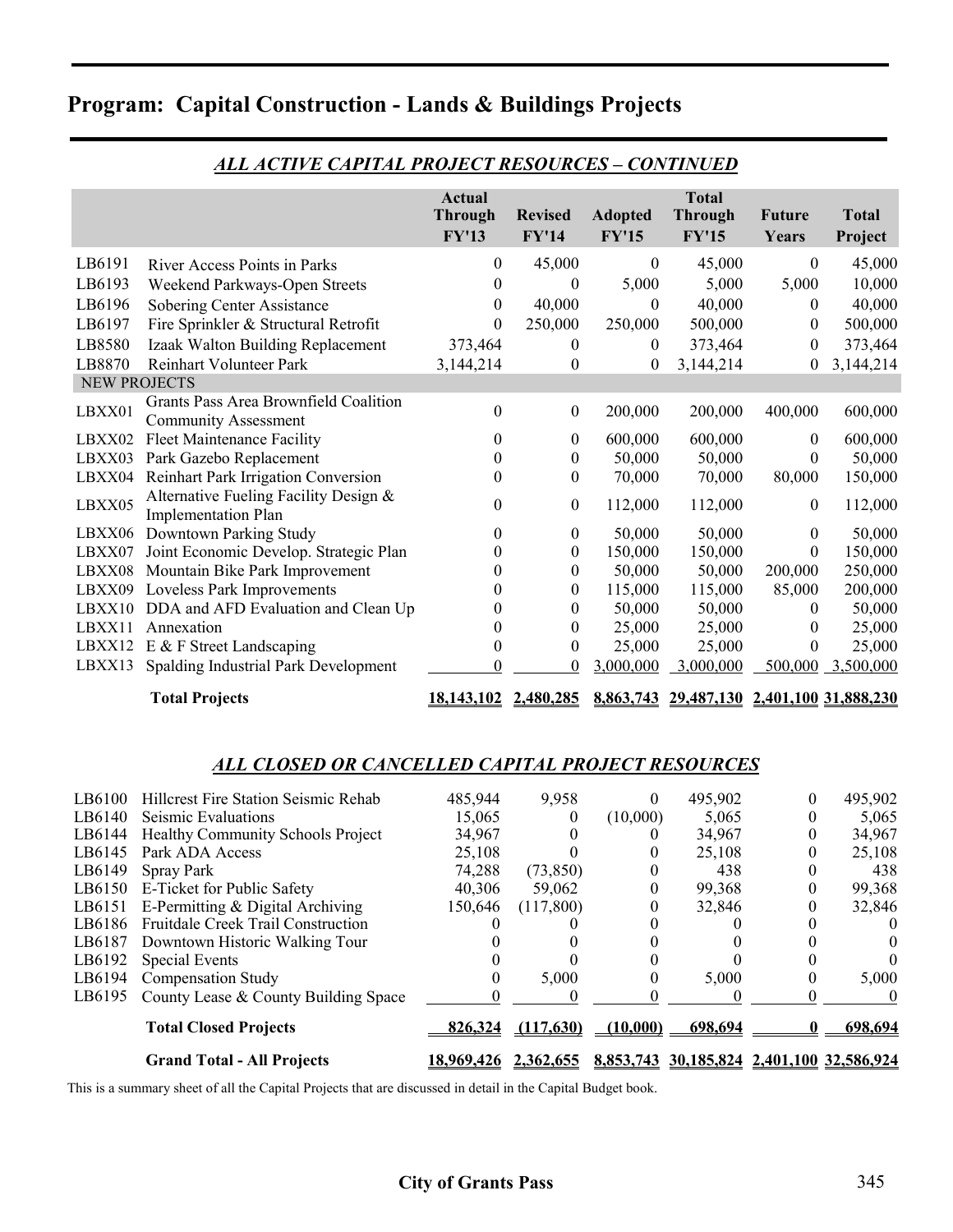|        |                                                               | <b>Adopted</b><br><b>FY'15</b><br><b>Beginning</b> | <b>Adopted</b><br><b>FY'15</b><br>Revenue | <b>Adopted</b><br><b>FY'15</b><br>Capital | <b>Adopted</b><br><b>FY'15</b> | <b>Adopted</b><br><b>FY'15</b><br><b>Transfers Appropriated</b> |
|--------|---------------------------------------------------------------|----------------------------------------------------|-------------------------------------------|-------------------------------------------|--------------------------------|-----------------------------------------------------------------|
|        |                                                               | Fund<br><b>Balance</b>                             |                                           | Outlay                                    |                                | <b>Fund</b><br><b>Balance</b>                                   |
|        | LB0000 691 Miscellaneous Projects - General                   | 258,547                                            | 1,505,000                                 | 1,460,000                                 | 0                              | 303,547                                                         |
|        | LB0000 692 Miscellaneous Projects - SDC's                     | 158,323                                            | (116,000)                                 | $\bf{0}$                                  | 0                              | 42,323                                                          |
|        | LB0000 693 Miscellaneous Projects - Room Tax                  | 347,199                                            | (223,200)                                 | $\theta$                                  | $\mathbf{0}$                   | 123,999                                                         |
|        | LB0000 694 Miscellaneous Projects - Dev. SDC's                | 52,846                                             | (20,000)                                  | $\theta$                                  | 0                              | 32,846                                                          |
|        | LB4245 Property Acquisition for Muni Parking                  | 117,875                                            | 0                                         | 0                                         | $\boldsymbol{0}$               | 117,875                                                         |
|        | LB4261 Tussing Park Development                               | 71,168                                             | 30,000                                    | 101,168                                   | $\boldsymbol{0}$               | $\boldsymbol{0}$                                                |
|        | LB4377 Municipal Building and Land Fund                       | 366,445                                            | 195,000                                   | 400,000                                   | 0                              | 161,445                                                         |
|        | LB4382 Industrial Financial Incentive Program                 | 171,382                                            | $\boldsymbol{0}$                          | 171,382                                   | 0                              | $\theta$                                                        |
|        | LB4383 Non-Profit Infrastructure Incentive Prog.              | 114,787                                            | 0                                         | 50,000                                    | $\boldsymbol{0}$               | 64,787                                                          |
|        | LB4539 Allen Creek Park Property Purchase                     | 337,374                                            | $\theta$                                  | 337,374                                   | 0                              | $\theta$                                                        |
|        | LB4564 City Service Center Shop Renovations                   | 57,767                                             | 0                                         | $\bf{0}$                                  | 0                              | 57,767                                                          |
|        | LB4710 Overland Park Reserve                                  | (282, 729)                                         | (1,500)                                   | $\theta$                                  | $\boldsymbol{0}$               | (284, 229)                                                      |
|        | LB4713 Allenwood Park Reserve                                 | (216,748)                                          | 159,000                                   | $\boldsymbol{0}$                          | $\boldsymbol{0}$               | (57, 748)                                                       |
|        | LB4832 River Road Reserve                                     | 25,393                                             | 7,343                                     | 32,736                                    | $\overline{0}$                 | $\theta$                                                        |
|        | LB4833 Urban Growth Boundry Planning                          | 45,288                                             | 20,000                                    | 65,288                                    | $\bf{0}$                       | $\theta$                                                        |
|        | LB4911 Ramsey@ Nebraska Property Sale                         | (6,928)                                            | 30,000                                    | 23,072                                    | $\boldsymbol{0}$               | $\boldsymbol{0}$                                                |
|        | LB4954 Allen Creek Trail: Newhope to Wms Hwy                  | 198,845                                            | $\boldsymbol{0}$                          | 198,845                                   | 0                              | $\boldsymbol{0}$                                                |
|        | LB4955 Allen Creek Trail: Ramsey to Hwy 199                   | 84,026                                             | $\bf{0}$                                  | 84,026                                    | 0                              | $\bf{0}$                                                        |
|        | LB5067 Tree Refund Program                                    | 1,009                                              | 500                                       | 1,509                                     | 0                              | $\bf{0}$                                                        |
|        | LB5076 Allenwood Park Development                             | 86,781                                             | $\boldsymbol{0}$                          | 86,781                                    | 0                              | $\theta$                                                        |
|        | LB5077 Re-Vegetation Program                                  | 79,694                                             | 12,000                                    | 20,000                                    | 0                              | 71,694                                                          |
|        | LB6040 Economic Stimulus                                      | 6,003                                              | $\boldsymbol{0}$                          | 6,003                                     | 0                              | $\boldsymbol{0}$                                                |
|        | LB6041 Food Bank Warehouse                                    | 21,591                                             | 1,734,000                                 | 1,755,591                                 | 0                              | $\bf{0}$                                                        |
|        | LB6084 Vacant Property Safety & Renovation                    | 8,000                                              | 20,000                                    | 28,000                                    | 0                              | $\bf{0}$                                                        |
| LB6085 | Code and Plan Updates related to the Urban<br>Growth Boundary | 100,534                                            | 50,000                                    | 150,534                                   | 0                              | $\boldsymbol{0}$                                                |
|        | LB6099 Property Acquisition and lot line legal Fees           | 10,121                                             | 5,000                                     | 15,121                                    | 0                              | $\overline{0}$                                                  |
|        | LB6101 Business Software and E-Permitting                     | 327,400                                            | 389,600                                   | 617,000                                   | 0                              | 100,000                                                         |
|        | LB6103 Microsoft Upgrade                                      | 53,802                                             | $\boldsymbol{0}$                          | 53,802                                    | 0                              | $\boldsymbol{0}$                                                |
|        | LB6104 Woodson Park Improvements                              | 28,155                                             | $\theta$                                  | 28,155                                    | 0                              | $\boldsymbol{0}$                                                |
|        | LB6105 PEG Fund Projects                                      | 136,344                                            | 35,000                                    | 171,344                                   | 0                              | $\boldsymbol{0}$                                                |
|        | LB6108 Small Business Transport. SDC Incentive                | 225,816                                            | $\theta$                                  | 225,816                                   | 0                              | $\boldsymbol{0}$                                                |
|        | LB6135 Urban Renewal Agency - Analysis                        | 50,216                                             | $\boldsymbol{0}$                          | 50,216                                    | 0                              | $\boldsymbol{0}$                                                |
|        | LB6136 Fuels Reduction Plan                                   | 20,527                                             | 0                                         | 20,527                                    | $\theta$                       | $\boldsymbol{0}$                                                |
|        | LB6138 Downtown Hardscape                                     | 11,260                                             | $\theta$                                  | 11,260                                    | $\theta$                       | $\overline{0}$                                                  |
|        | LB6139 City Entryway                                          | 10,043                                             | 0                                         | 10,043                                    | $\theta$                       | $\boldsymbol{0}$                                                |
|        | LB6141 Emergency Generator in Municipal Bldg.                 | 60,259                                             | 0                                         | 60,259                                    | $\bf{0}$                       | $\boldsymbol{0}$                                                |
|        | LB6142 Remote Emergency Equipment (Cameras)                   | 1,649                                              | 15,000                                    | 16,649                                    | $\mathbf{0}$                   | $\boldsymbol{0}$                                                |

### *ALL ACTIVE CAPITAL PROJECT SUMMARIES FOR FY'15*

Continued on next page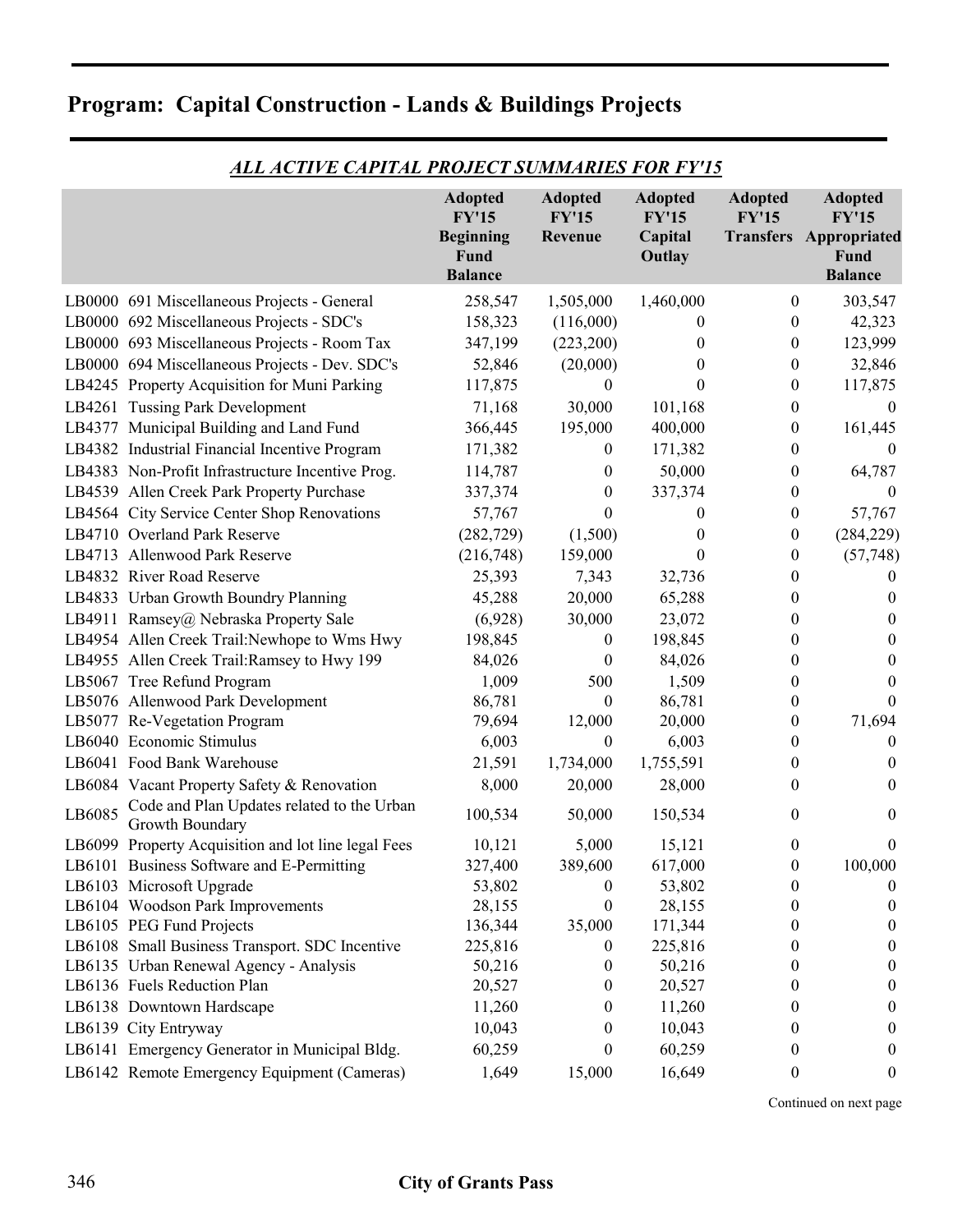|                     |                                                                       | <b>Adopted</b><br><b>FY'15</b><br><b>Beginning</b><br>Fund<br><b>Balance</b> | <b>Adopted</b><br><b>FY'15</b><br>Revenue | <b>Adopted</b><br><b>FY'15</b><br>Capital<br>Outlay | <b>Adopted</b><br><b>FY'15</b><br><b>Transfers</b> | <b>Adopted</b><br><b>FY'15</b><br>Appropriated<br>Fund<br><b>Balance</b> |
|---------------------|-----------------------------------------------------------------------|------------------------------------------------------------------------------|-------------------------------------------|-----------------------------------------------------|----------------------------------------------------|--------------------------------------------------------------------------|
| LB6143              | School-Park Construct. Proj. (FY'15-FY'16)                            | 10,306                                                                       | 25,000                                    | 35,306                                              | $\boldsymbol{0}$                                   | $\mathbf{0}$                                                             |
| LB6146              | Riverside Playground                                                  | 150,216                                                                      | 50,000                                    | 200,216                                             | $\theta$                                           | $\boldsymbol{0}$                                                         |
| LB6152              | Website Upgrade                                                       | 57,138                                                                       | $\overline{0}$                            | 57,138                                              | $\boldsymbol{0}$                                   | $\boldsymbol{0}$                                                         |
| LB6184              | Soccer Complex                                                        | 45,000                                                                       | 40,000                                    | 85,000                                              | $\boldsymbol{0}$                                   | $\boldsymbol{0}$                                                         |
| LB6185              | Aerial Photography                                                    | 50,000                                                                       | $\boldsymbol{0}$                          | 50,000                                              | $\boldsymbol{0}$                                   | $\boldsymbol{0}$                                                         |
| LB6188              | Technology Lifecycle Mgmt. (FY'14-FY'16)                              | $\boldsymbol{0}$                                                             | 50,000                                    | 50,000                                              | $\boldsymbol{0}$                                   | $\boldsymbol{0}$                                                         |
| LB6189              | Existing Park & Sports Facility Rehab                                 | $\boldsymbol{0}$                                                             | 50,000                                    | 50,000                                              | $\boldsymbol{0}$                                   | $\boldsymbol{0}$                                                         |
| LB6190              | Park Trails                                                           | 30,000                                                                       | 50,000                                    | 80,000                                              | $\theta$                                           | $\boldsymbol{0}$                                                         |
| LB6191              | River Access Points in Parks                                          | 45,000                                                                       | $\theta$                                  | 45,000                                              | $\theta$                                           | $\boldsymbol{0}$                                                         |
| LB6193              | Weekend Parkways-Open Streets                                         | $\theta$                                                                     | 5,000                                     | 5,000                                               | $\theta$                                           | $\boldsymbol{0}$                                                         |
| LB6196              | Sobering Center Assistance                                            | 40,000                                                                       | $\boldsymbol{0}$                          | 40,000                                              | $\theta$                                           | $\boldsymbol{0}$                                                         |
| LB6197              | Fire Sprinkler & Structural Retrofit Grants<br>for Historic Buildings | 195,000                                                                      | 250,000                                   | 445,000                                             | $\mathbf{0}$                                       | $\theta$                                                                 |
| LB8580              | Izaak Walton Building Replacement                                     | 329,920                                                                      | $\boldsymbol{0}$                          | $\theta$                                            | $\boldsymbol{0}$                                   | 329,920                                                                  |
| LB8870              | Reinhart Volunteer Park                                               | 14,307                                                                       | $\boldsymbol{0}$                          | 14,307                                              | $\boldsymbol{0}$                                   | $\mathbf{0}$                                                             |
| <b>NEW PROJECTS</b> |                                                                       |                                                                              |                                           |                                                     |                                                    |                                                                          |
|                     | Grants Pass Area Brownfield Coalition                                 |                                                                              |                                           |                                                     |                                                    |                                                                          |
| LBXX01              | <b>Community Assessment</b>                                           | $\boldsymbol{0}$                                                             | 200,000                                   | 200,000                                             | $\boldsymbol{0}$                                   | $\boldsymbol{0}$                                                         |
|                     | LBXX02 Fleet Maintenance Facility                                     | $\boldsymbol{0}$                                                             | 600,000                                   | 600,000                                             | $\theta$                                           | $\boldsymbol{0}$                                                         |
|                     | LBXX03 Park Gazebo Replacement                                        | $\boldsymbol{0}$                                                             | 50,000                                    | 50,000                                              | $\boldsymbol{0}$                                   | $\boldsymbol{0}$                                                         |
|                     | LBXX04 Reinhart Park Irrigation Conversion                            | $\boldsymbol{0}$                                                             | 70,000                                    | 70,000                                              | $\theta$                                           | $\boldsymbol{0}$                                                         |
| LBXX05              | Alternative Fueling Facility Design &<br><b>Implementation Plan</b>   | $\boldsymbol{0}$                                                             | 112,000                                   | 112,000                                             | $\mathbf{0}$                                       | $\boldsymbol{0}$                                                         |
|                     | LBXX06 Downtown Parking Study                                         | $\boldsymbol{0}$                                                             | 50,000                                    | 50,000                                              | $\mathbf{0}$                                       | $\boldsymbol{0}$                                                         |
|                     | LBXX07 Joint Economic Develop. Strategic Plan                         | $\boldsymbol{0}$                                                             | 150,000                                   | 150,000                                             | $\theta$                                           | $\boldsymbol{0}$                                                         |
|                     | LBXX08 Mountain Bike Park Improvement                                 | $\boldsymbol{0}$                                                             | 50,000                                    | 50,000                                              | $\theta$                                           | $\boldsymbol{0}$                                                         |
|                     | LBXX09 Loveless Park Improvements                                     | $\boldsymbol{0}$                                                             | 115,000                                   | 115,000                                             | $\theta$                                           | $\boldsymbol{0}$                                                         |
|                     | LBXX10 DDA and AFD Evaluation and Clean Up                            | $\boldsymbol{0}$                                                             | 50,000                                    | 50,000                                              | $\boldsymbol{0}$                                   | $\boldsymbol{0}$                                                         |
|                     | LBXX11 Annexation                                                     | $\boldsymbol{0}$                                                             | 25,000                                    | 25,000                                              | $\boldsymbol{0}$                                   | $\boldsymbol{0}$                                                         |
|                     | LBXX12 E & F Street Landscaping                                       | $\boldsymbol{0}$                                                             | 25,000                                    | 25,000                                              | $\boldsymbol{0}$                                   | $\boldsymbol{0}$                                                         |
|                     | LBXX13 Spalding Industrial Park Development                           | $\boldsymbol{0}$                                                             | 3,000,000                                 | 1,500,000                                           | $\boldsymbol{0}$                                   | 1,500,000                                                                |
|                     | <b>Total Projects</b>                                                 | 4,106,951                                                                    | 8,863,743                                 | 10,406,468                                          | $\boldsymbol{0}$                                   | 2,564,226                                                                |

### *ALL ACTIVE CAPITAL PROJECT SUMMARIES FOR FY'15 – CONTINUED*

#### *CLOSED OR CANCELLED CAPITAL PROJECT SUMMARY FOR FY'15*

| LB6140 | <b>Seismic Evaluations</b>        | 10.000    | (10.000)  |                   |           |
|--------|-----------------------------------|-----------|-----------|-------------------|-----------|
|        | <b>Total Closed Projects</b>      | 10.000    | (10.000)  | $\sim$ 0          |           |
|        | <b>Grand Total - All Projects</b> | 4,116,951 | 8,853,743 | <u>10,406,468</u> | 2,564,226 |